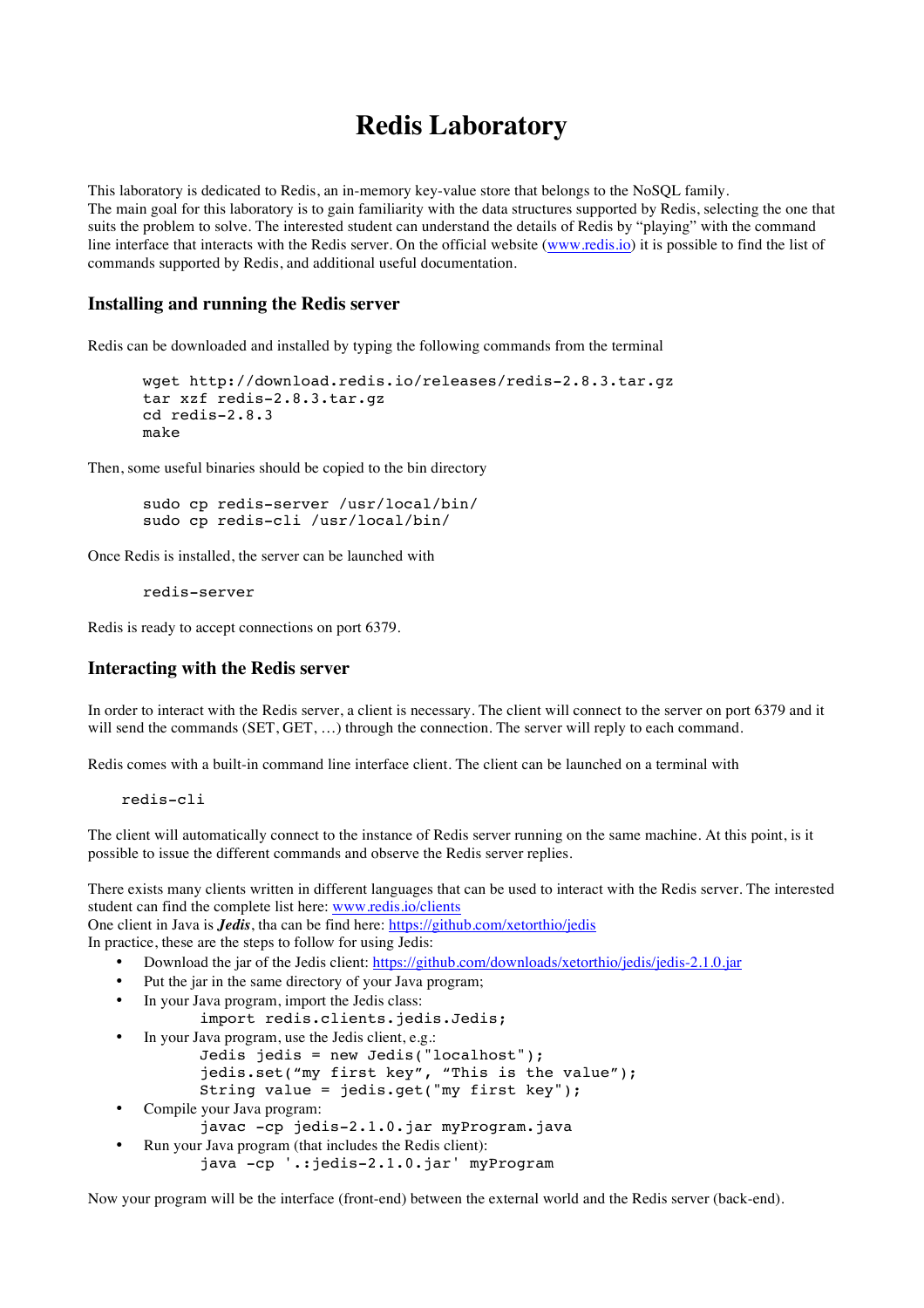

## **Exploring the Redis data structures**

We will use the *command line interface* to understand the basic data structures. Please, refer to the official documentation for a complete reference.

Note that other clients (e.g., Jedis) have different syntax, so refer to the API for the details on how to use them.

### **Strings**

```
A string can be stored with:
       SET "my key" "my string to store"
Multiple strings can be stored with one command:
       MSET "my key 1" "my string1" "my key 2" "my string 2" …
To retrieve a string:
       GET "my key"
If the string is an integer, it can be modified with the command "INCR", "INCRBY", "DECR" and "DECRBY":
       SET "my counter" 150
       INCR "my counter"
       INCRBY "my counter" 12
       DECR "my counter"
       DECRBY "my counter" 10
```
#### **Lists**

An object identified by a key can contain a set of values organized in a list. Elements can be added at the beginning: LPUSH "my key" "first element" ["second element" "third element" …] Elements can be added at the end: RPUSH "my key" "last element" ["previous than last element" …] Elements can be inserted in the middle: LINSERT "my key" BEFORE|AFTER pivot value Element can be retrieved from the top: LPOP "my key" Or from the end: RPOP "my key" To know all the elements in a list: LRANGE "my key"  $0 -1$ 

#### **Sorted Sets**

An object identified by a key can contain a set of values organized in an ordered list. The order is given by a score given to the element of the list; the scores can be modified (incremented, decremented). Elements can be added with: ZADD "my key" score element [score element ...]

The score can be modified with: ZINCRBY key increment member The set can be queried by referring to the score: ZRANGE key start stop [WITHSCORES]